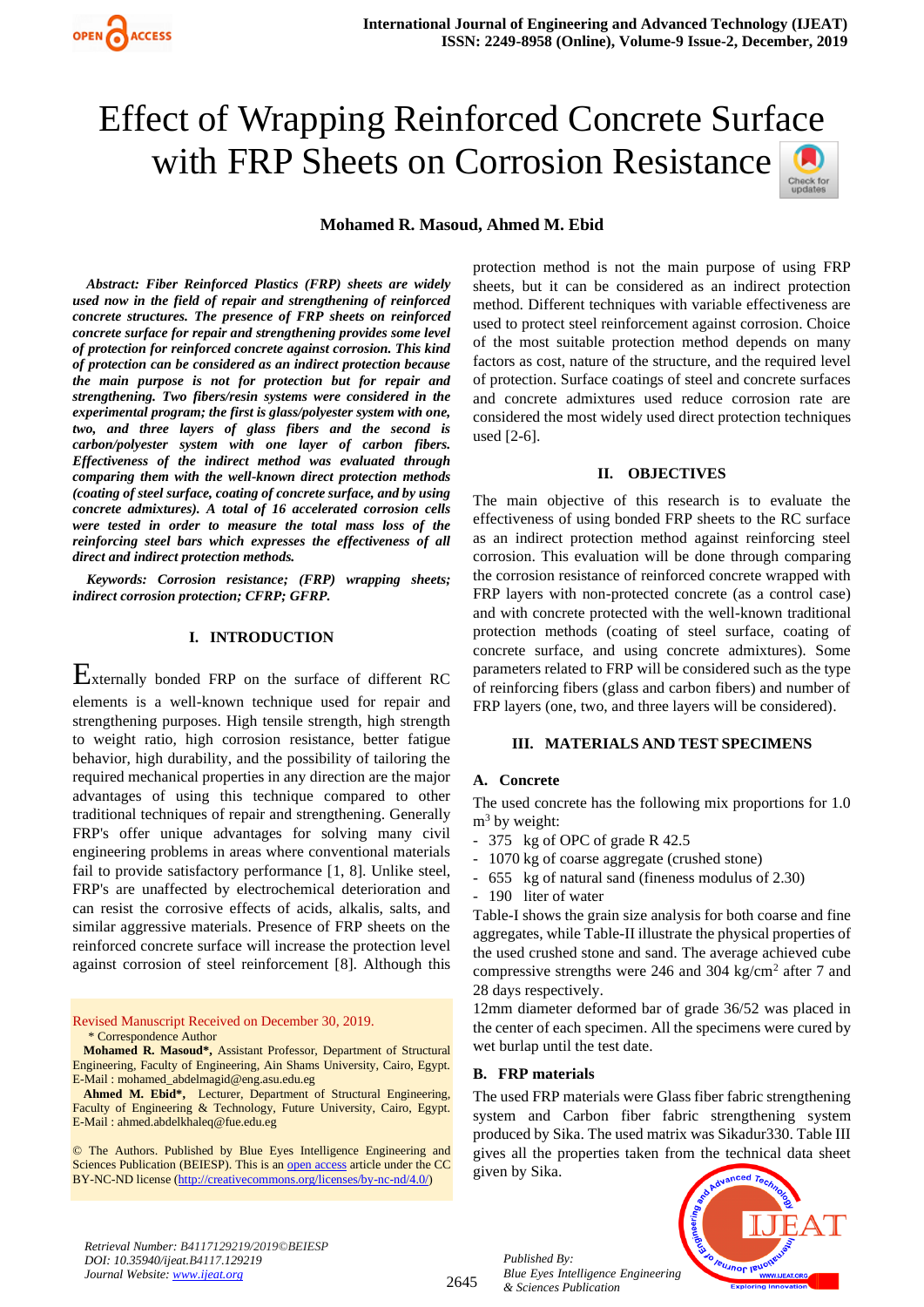# **C. Protection materials**

As mentioned earlier, three well-known protection methods were used for comparison purposes. The first method is coating of steel surface by one layer of Euxit-ZNP. The second is coating of concrete surface by Addicor-M to isolate the concrete surface. The third is using Addicrete-DM2 as a chemical liquid admixture to decrease the concrete permeability. Handling of the three materials (Euxit-ZNP, Addicor-M, and Addicrete-DM2) was done according to the technical information given by the manufacturers.

| <b>Fine</b><br>Aggregat<br>e | <b>Sieve</b><br>size<br>(mm) | 4.75                  | 2.36        | 1.18 | 0.60 | 0.30 | 0.15 |
|------------------------------|------------------------------|-----------------------|-------------|------|------|------|------|
|                              | Pass %                       | $99.5$ 98.8 73.1 61.3 |             |      |      | 32.0 | 7.0  |
| Coarse<br>Aggregat<br>e      | <b>Sieve</b><br>size<br>(mm) | 37.5                  | $31.5$ 28.0 |      | 20.0 | 10.0 | 5.0  |
|                              | Pass %                       | 100                   | 100         | 100  | 66.8 | 11.6 | 0.0  |

**Table-I: Grain size analysis of fine & coarse aggregates**

| <b>Property</b>                             | Sand | <b>Crushed</b><br><b>Stone</b> |
|---------------------------------------------|------|--------------------------------|
| Specific gravity                            | 2.48 | 2.50                           |
| Unit weight $(t/m^3)$                       | 1.43 | 1.58                           |
| Crushing value (Los<br>Anglos)<br>$\%$      |      | 24.0                           |
| fine materials (by volume)<br>$\frac{0}{0}$ | 4.0  |                                |
| Absorption<br>%                             |      | 2.2                            |

**Table-II: Properties of sand & crushed stone**

| 1) Reinforcing Fibers     |                         |                         |  |  |  |
|---------------------------|-------------------------|-------------------------|--|--|--|
| <b>Property</b>           | <b>E-Glass fibers</b>   | Carbon<br><b>Fibers</b> |  |  |  |
| <b>Fiber Orientation</b>  | $0^{\rm o}$             | $0^{\rm o}$             |  |  |  |
| Weight / area             | 430 $g/m^2$             | $225$ g/m <sup>2</sup>  |  |  |  |
| Tensile strength          | 2250 $N/mm^2$           | 3500 $N/mm2$            |  |  |  |
| E-modulus (in<br>tension) | 70000 N/mm <sup>2</sup> | 230000<br>$N/mm^2$      |  |  |  |
| Failure strain            | 3.1 %                   | 1.5 %                   |  |  |  |
| 2) Binding Matrix         |                         |                         |  |  |  |
| Density                   | 1.31 $g/cm3$            |                         |  |  |  |
| Tensile strength          | $30$ N/mm <sup>2</sup>  |                         |  |  |  |
| Flexural modulus          | 3800 N/mm <sup>2</sup>  |                         |  |  |  |
| Viscosity                 | Pasty not flowable      |                         |  |  |  |

# **Table-III: Properties of FRP materials**

# **IV. EXPERIMENTAL PROGRAM**

16 specimens were tested in this study with two main protection methods. Each specimen was tested using a separate accelerated corrosion cell and the corrosion current was measured every 2 hours for a period of 200 hours. These two main protection methods are:

## **A. Direct Protection**

Six specimens were tested using direct or well-known protection methods; these methods are:

• *Coating of steel surface*: Two specimens designated as (SC) were protected by coating of the steel surface with one

## layer of Euxit-ZNP.

• *Coating of concrete surface*: Two specimens designated as (CC) were protected by coating of concrete surface with Addicor-M.

• *Concrete admixture*: Two specimens designated as (CA) were protected by using a concrete admixture. This type of admixture used to decrease the permeability of concrete and to increase its chemical resistance as given by the manufacturer in the technical information sheet.

# **B. Indirect Protection:**

Eight specimens were tested using FRP wrapping as indirect protection:

• *Wrapping with one layer of glass fibers*: Two specimens designated as (G1) were wrapped with one layer of glass fibers and Sikadur330 matrix.

• *Wrapping with two layers of glass fibers*: Two specimens designated as (G2) were wrapped with two layers of glass fibers and Sikadur330 matrix.

• *Wrapping with three layers of glass fibers*: Two specimens designated as  $(G3)$  were wrapped with three layers of glass fibers and Sikadur330 matrix.

• *Wrapping with one layer of carbon fibers*: Two specimens designated as (C1) were wrapped with one layer of carbon fibers and Sikadur330 matrix.

It has to be noted that there are two specimens without any protection used as control specimens. These two specimens were designated as (NP). Table-IV gives the details for the test specimens, used protection method and the identification for each specimen individually.

| <b>Protection</b><br><b>Method</b> | <b>Details</b>        | No. of<br><b>Specime</b><br>ns | Cod<br>e       |
|------------------------------------|-----------------------|--------------------------------|----------------|
| No Protection<br>(Control case)    | No Protection         | $\mathfrak{D}$                 | <b>NP</b>      |
|                                    | 1 layer GFRP          | 2                              | G <sub>1</sub> |
| Indirect                           | 2 layer GFRP          | 2                              | G <sub>2</sub> |
| Protection                         | 3 layer GFRP          | 2                              | G <sub>3</sub> |
|                                    | 1 layer CFRP          | $\overline{2}$                 | C <sub>1</sub> |
|                                    | <b>Steel Coating</b>  | $\mathfrak{D}$                 | <b>SC</b>      |
| <b>Direct</b><br>protection        | Concrete<br>Coating   | $\mathfrak{D}$                 | CC             |
|                                    | Concrete<br>Admixture | $\mathfrak{D}$                 | CА             |

**Table- IV: Details of experimental program**

All tested specimens were lollypop specimens with 100mm diameter and 200mm length. Each specimen had an embedded 10mm diameter steel bar in its center with embedded and total lengths of 130 & 300mm respectively to ensure that concrete cover is more than 45mm. All specimens were immersed in a 15% Sodium chloride (NaCl) solution at the room temperature and surrounded by steel pipes which were cleaned regularly to prevent depositing of salt on their surfaces.



*Published By: Blue Eyes Intelligence Engineering & Sciences Publication* 

2646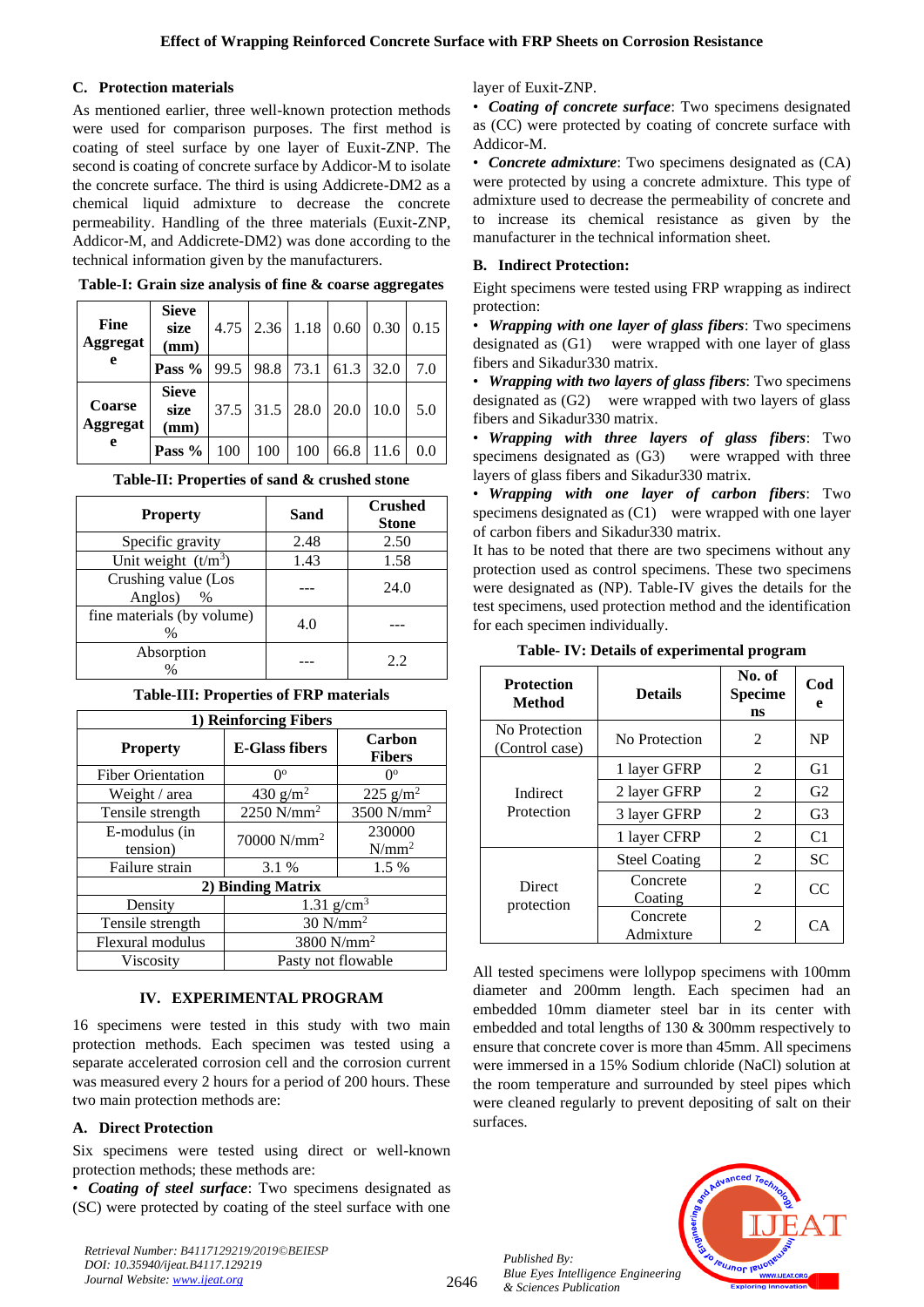

#### **V. TEST PROCEDURE AND RESULTS**

All lollypops specimens were tested using the accelerated corrosion test (galvano-static method). The test setup allows an impressed current to flow the central steel bar by applying a potential difference of 15 volt across the steel bar (anode) and a steel pipe round the specimen (cathode) [2, 7 & 9].

A fixed resistance of 100 Ohm connected in series was used to measure the impressed current by recording the potential difference between its connectors and divided it by the resistance value. During the test, the measured current was recorded each two hours for 200 hours. Fig. 1 shows the layout of the accelerated corrosion test setup.



**Fig. 1.Accelerated Corrosion Test Setup**

The recorded current values were plotted aginst time to claculate the area below this curve. Then the total mass loss was calculated from the area below the curve using Faraday's equation as follows:

| Total mass loss $(gm) = [M/(Z^*F)] [A]$    |                          | (1) |
|--------------------------------------------|--------------------------|-----|
| Where: $A = \lceil \int I \cdot dt \rceil$ | (electrical charge)      |     |
| $M = 55.85$ gm/mol                         | (atomic weight of iron). |     |
| $Z = 2$                                    | (ionic charge iron).     |     |

 $F = 96485.3$  C/mole of e<sup>-</sup> (Faraday's constant)

Fig. 2 shows the time - corrosion current relationship for NP and G3 specimens. Table-V gives the calculated total mass loss (Mt) for all the test specimens.



**Fig. 2.Time-Current relationship for NP and G3 specimens**

*Retrieval Number: B4117129219/2019©BEIESP DOI: 10.35940/ijeat.B4117.129219 Journal Website[: www.ijeat.org](http://www.ijeat.org/)*

**Table-V: Total Mass Loss for Test Specimens**

| <b>Protection</b><br>Method | Spec.          | <b>Mass</b><br>Loss<br>(gm) | Av.<br><b>Mass</b><br>loss<br>(gm) | $%$ from<br>control |  |
|-----------------------------|----------------|-----------------------------|------------------------------------|---------------------|--|
| Control                     | NP             | 21.7                        |                                    |                     |  |
|                             | NP             | 22.9                        | 22.30                              | 100                 |  |
|                             | G1             | 18.11                       |                                    |                     |  |
|                             | G1             | 18.22                       | 18.17                              | 81.5                |  |
|                             | G2             | 11.17                       |                                    | 52.0                |  |
| Indirect<br>Protection      | G <sub>2</sub> | 12.02                       | 11.60                              |                     |  |
|                             | G <sub>3</sub> | 9.61                        |                                    | 42.7                |  |
|                             | G <sub>3</sub> | 9.42                        | 9.52                               |                     |  |
|                             | C <sub>1</sub> | 18.56                       |                                    | 83.6                |  |
|                             | C1             | 18.73                       | 18.65                              |                     |  |
| Direct<br>Protection        | SС             | 3.27                        | 3.19                               |                     |  |
|                             | <b>SC</b>      | 3.11                        |                                    | 14.3                |  |
|                             | <b>CC</b>      | 18.17                       | 18.25                              |                     |  |
|                             | <b>CC</b>      | 18.32                       |                                    | 81.8                |  |
|                             | СA             | 16.50                       | 16.80                              | 75.3                |  |
|                             | <b>CA</b>      | 17.10                       |                                    |                     |  |

#### **VI. DISCUSSION**

• Fig.3 shows the average mass loss for specimens wrapped with glass and carbon FRP. The average mass losses for these specimens were 81.5% and 83.6% from that of control specimen respectively. These results show that the type of reinforcing fibers has no significant effect on the corrosion resistance of reinforced concrete. Also the results imply that the bonding material thickness is the key issue for providing a certain level of protection.



**Fig. 3.Average mass loss (gm) for different types of reinforcing fibers**

• Fig.4 shows the average mass loss in grams for three wrapped specimens with different number of glass FRP layers (one, two, and three layers). From that figure, it can be shown that the average mass loss for one, two, and three layers are 81.50%, 52.00%, and 42.7% from the control case respectively.



*Published By: Blue Eyes Intelligence Engineering & Sciences Publication* 

2647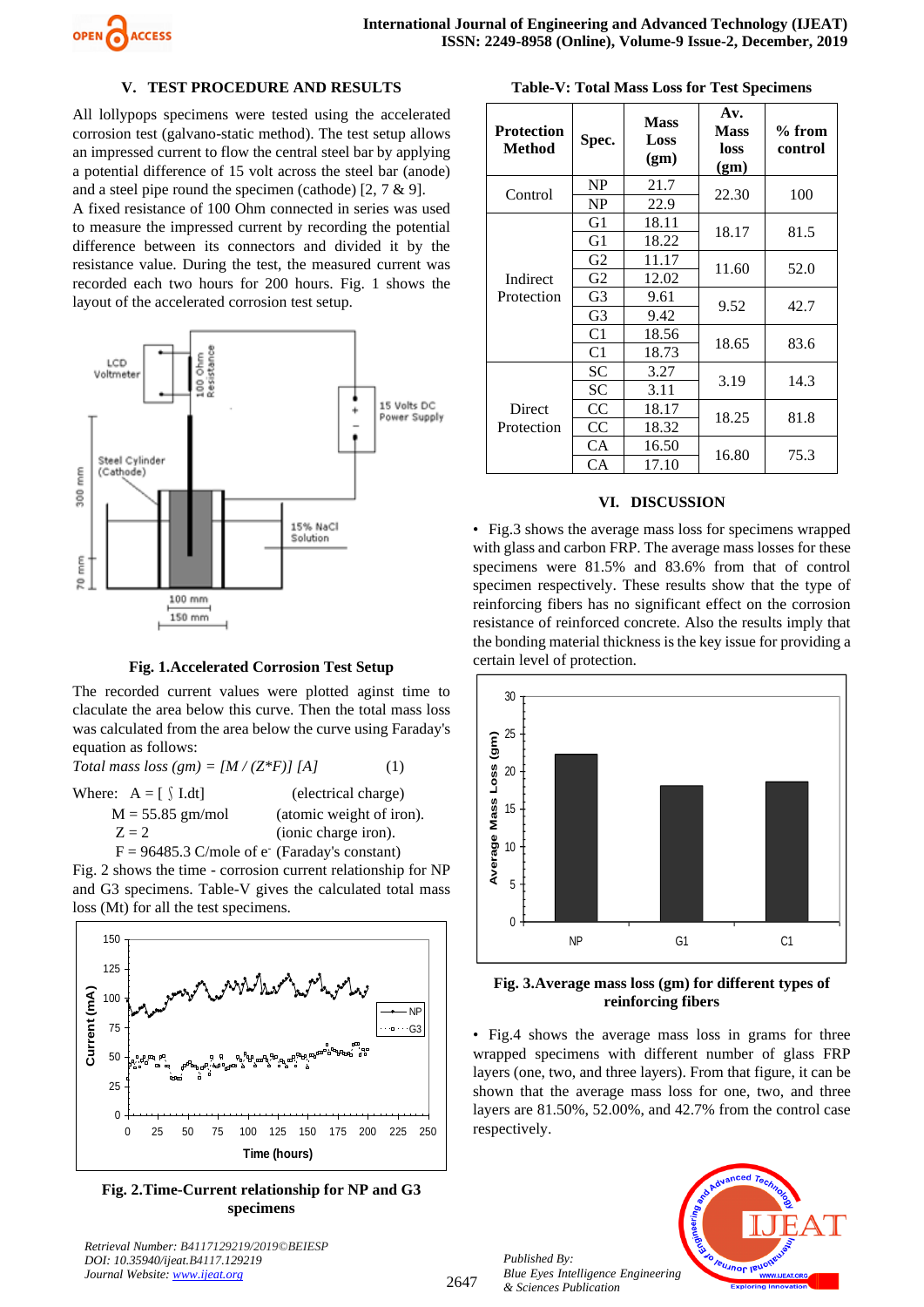Based on this result, it can be noted that the number of FRP layers has a remarkable effect on the corrosion resistance of reinforced concrete. This may be related to the increase in the bonding material layers (i.e. thickness). This result strengthens the aforementioned one in the previous discussed point.



**Fig. 4.Average mass loss (gm) for different numbers of GFRP layers** 

• For the well-known direct protection methods used in this study, as shown from Fig.5, the average mass loss for the cases of steel coating, concrete coating and concrete admixture are 14.3%, 81.8%, and 75.3% from the control case respectively. This means that the most effective direct protection method is the steel coating. Using of concrete coating or concrete admixtures has very limited effectiveness compared to the case of steel coating.



**Fig. 5.Average mass loss (gm) for direct protection methods**

• Comparing the steel coating method (as the best direct protection method) with wrapping the concrete surface with three layers of GFRP (as the best indirect protection method), figure 6 shows that the average mass loss for the first case is 14.3% and 42.7% for the second case. This result shows that by using wrapping, it was still far from the protection level provided by steel coating but it is quite good because wrapping was used mainly for repair and strengthening purposes and not for protection. So reducing the average mass loss by about 57% from the control case is considered well enough in this case.



**Fig. 6.Average mass loss (gm) for the best direct and indirect protection methods**

#### **VII. CONCLUSIONS**

Based on the discussion of the obtained test results, the following points can be easily concluded:

1. Type of reinforcing fibers has no significant effect on the corrosion resistance of reinforced concrete. Glass and Carbon fibers gives almost the same protection level.

2. Thickness of bonding material layers has the major effect on the corrosion resistance of reinforced concrete. Three layers of polyester provide higher protection level than two layers. Similarly, two layers of polyester provide higher protection level than one layer.

3. The best direct protection method is the coating of reinforcing steel surface. Steel coating is more effective in corrosion resistance than both concrete coating and concrete admixtures.

4. Steel coating is more effective in protection against corrosion than the used three layers of GFRP. But the protection level provided by the three layers is considered satisfactory.

#### **REFERENCES**

- 1. Ballinger C.A. "Advanced Composites in the Construction Industry" Proceedings from the 37th. International SAMPE symposium, March 1992.
- 2. Elesener, et al, (2003). "Half-cell potential measurements- potential mapping on Reinforced Concrete structural", Mat. Struct. 36-461-471.
- 3. Goyal, Arpit, et al., (2018), "A Review of Corrosion and Protection of Steel in Concrete", Arabian Journal for Science and Engineering (2018): 1-21.
- 4. Goyal, Arpit, et al., (2019), "Predicting the corrosion rate of steel in cathodically protected concrete using potential shift.", Construction and Building Materials 194 (2019): 344-349.
- 5. Hansson, Jaffer et al., (2007), "Corrosion of reinforcing bars in concrete", Portland cement Association, Skokie, Illinois, USA.
- 6. Ha-won song, (2007), "Corrosion monitoring of reinforced concrete structures-A Review", International Journal of electrochemical science 2, 1-28.
- 7. Muazzam Ghous, (2013), "Corrosion of steel in concrete: development of an accelerated test by carbonation and galvanic coupling", PhD. Thesis, De Toulouse university.
- 8. Nanni A. " Fiber Reinforced Plastic materials" Proceedings from the first middle-east workshop on structural composites, Sharm El-Shiekh, Egypt, June 1996, pp. 1-24.
- 9. R.Baboian, (1995), "Corrosion test and standards: application and interpretation", Philadelphia, pa: ASTM.



*Retrieval Number: B4117129219/2019©BEIESP DOI: 10.35940/ijeat.B4117.129219 Journal Website[: www.ijeat.org](http://www.ijeat.org/)*

2648

*Published By: Blue Eyes Intelligence Engineering & Sciences Publication*